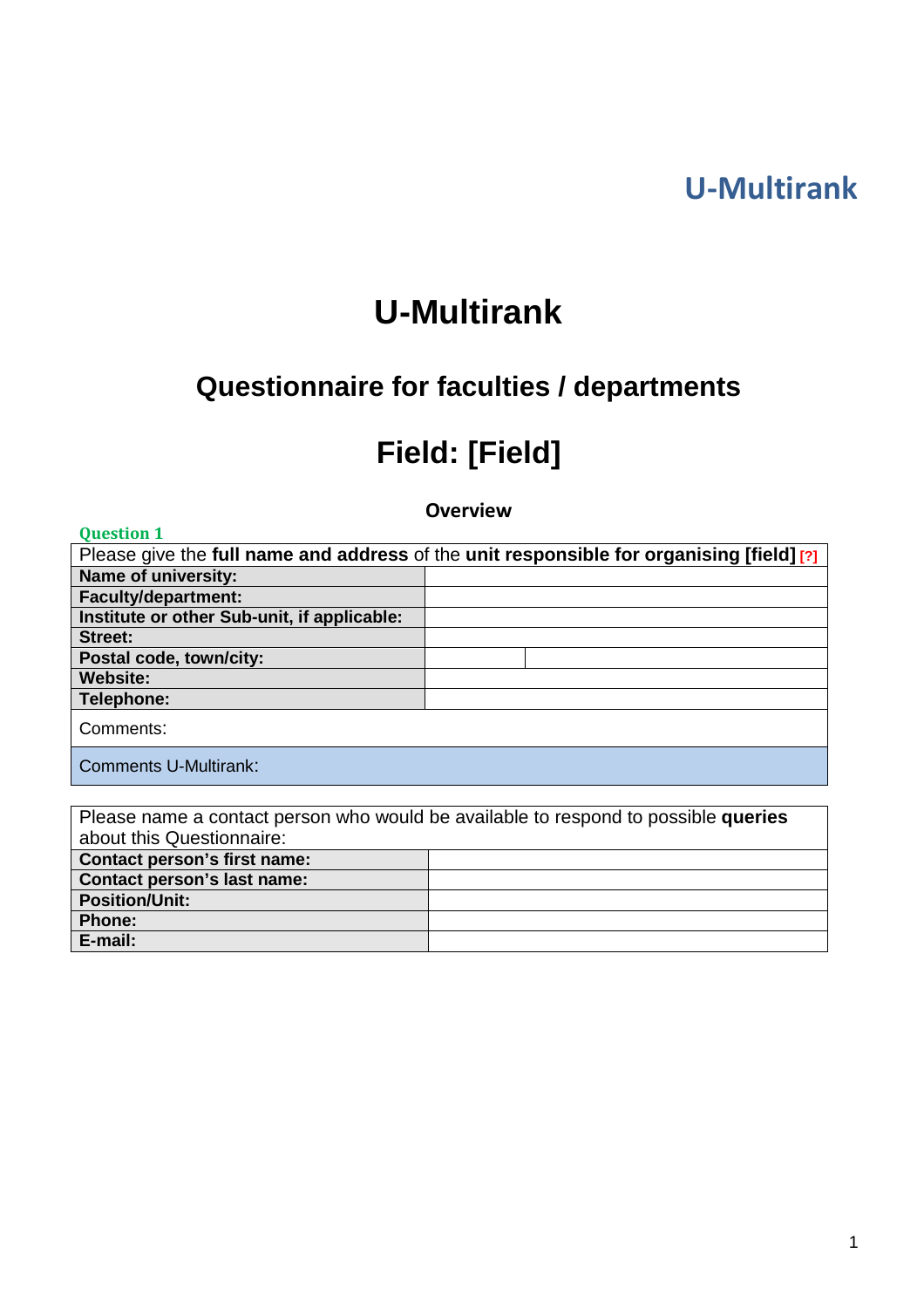# **Part 1: Details about the individual study programmes**

#### **Question 2**

Please fill in those degree programmes in [field] which should be included into the ranking.

Please include only programmes, which:

- **are already running,**
- are offered as a **main subject/major** in **[field] in your department**

Please do not include:

- Continuous education /CPD programmes
- Distance education programmes
- Special programmes for teacher education
- Programmes in which first year enrollment is not possible any more
- Ph.D./doctorate programmes

Those programmes can be listed below under "other programmes".

Please mark the degrees: BA; BSc, MA, MSc or give a short explanation for other degrees. a) [Programme1] [Programme2] [Programme3] b) Other study programmes : Comments: Comments U-Multirank:

| Please give basic information about the programmes. |                                      |                                         |                                                                                          |  |  |
|-----------------------------------------------------|--------------------------------------|-----------------------------------------|------------------------------------------------------------------------------------------|--|--|
|                                                     | Programme<br>offered since<br>(year) | Standard<br>period of study<br>in years | If the study programme is ending: in which year<br>is the last immatriculation possible? |  |  |
|                                                     |                                      |                                         |                                                                                          |  |  |
| [Programme1]                                        |                                      |                                         |                                                                                          |  |  |
| [Programme2]                                        |                                      |                                         |                                                                                          |  |  |
| [Programme3]                                        |                                      |                                         |                                                                                          |  |  |
| Comments:                                           |                                      |                                         |                                                                                          |  |  |
| <b>Comments U-Multirank:</b>                        |                                      |                                         |                                                                                          |  |  |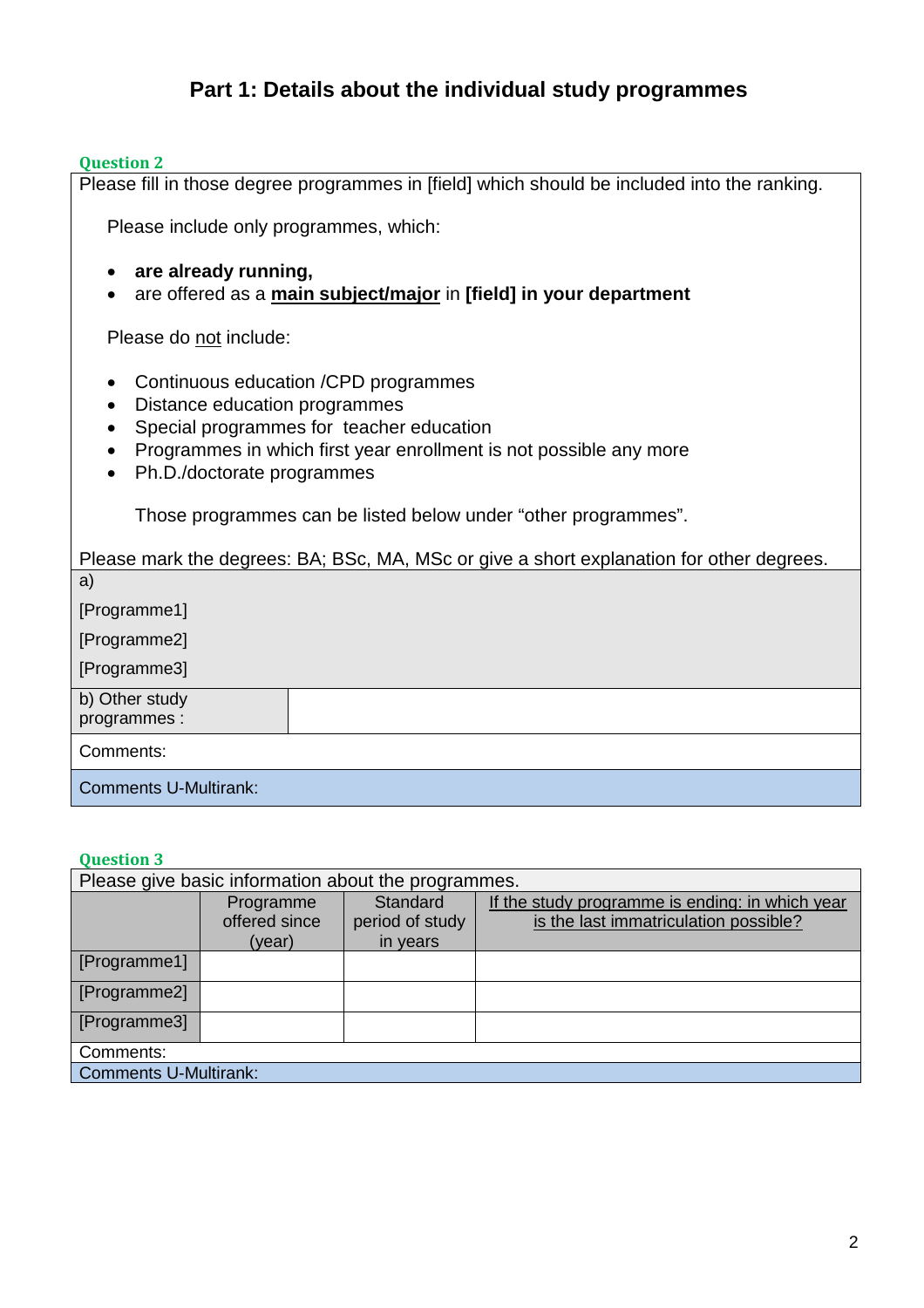| Please describe the programmes according to the following characteristics: |                                                       |                                                |                                           |                                                 |  |
|----------------------------------------------------------------------------|-------------------------------------------------------|------------------------------------------------|-------------------------------------------|-------------------------------------------------|--|
| (Multiple answers are possible)                                            |                                                       |                                                |                                           |                                                 |  |
|                                                                            | <b>Full-time</b><br>presence<br>learning<br>programme | Part-time<br>presence<br>learning<br>programme | <b>Distance</b><br>education<br>programme | Programme<br>combined with<br>employment<br>[?] |  |
| [Programme1]                                                               |                                                       |                                                |                                           |                                                 |  |
| [Programme2]                                                               |                                                       |                                                |                                           |                                                 |  |
| [Programme3]                                                               |                                                       |                                                |                                           |                                                 |  |
| Comments:                                                                  |                                                       |                                                |                                           |                                                 |  |
| <b>Comments U-Multirank:</b>                                               |                                                       |                                                |                                           |                                                 |  |

## **Question 5**

Please give the following information about **students presently enrolled in the programmes** in the academic year 2012/2013 **[?]**

|                              | <b>Number of students</b>      |                                              |                    |                               |
|------------------------------|--------------------------------|----------------------------------------------|--------------------|-------------------------------|
|                              | Total<br>number of<br>students | Students in<br>their<br>1 <sup>st</sup> year | Female<br>students | International<br>students*[?] |
| [Programme1]                 |                                |                                              |                    |                               |
| [Programme2]                 |                                |                                              |                    |                               |
| [Programme3]                 |                                |                                              |                    |                               |
| Comments:                    |                                |                                              |                    |                               |
| <b>Comments U-Multirank:</b> |                                |                                              |                    |                               |

**\*** Only international students holding a university *entrance qualification* acquired abroad.

## **Question 6**

Please indicate the number of **study places** and, if applicable, give details about any **tuition fees**. **[?]**

|                              | <b>Restricted</b><br>admission<br>$\mathsf{I}$<br>academic<br>year<br>2012/13 | If admission is<br>restricted:              |                                | Amount of tuition<br>fees per year: |                                     |
|------------------------------|-------------------------------------------------------------------------------|---------------------------------------------|--------------------------------|-------------------------------------|-------------------------------------|
|                              |                                                                               | Number of<br>study<br>places for<br>2012/13 | N. of<br>applicants<br>2012/13 | <b>National</b>                     | Foreign/i<br>nternatio<br>$nal$ [?] |
| [Programme1]                 |                                                                               |                                             |                                |                                     |                                     |
| [Programme2]                 |                                                                               |                                             |                                |                                     |                                     |
| [Programme3]                 |                                                                               |                                             |                                |                                     |                                     |
| Comments:                    |                                                                               |                                             |                                |                                     |                                     |
| <b>Comments U-Multirank:</b> |                                                                               |                                             |                                |                                     |                                     |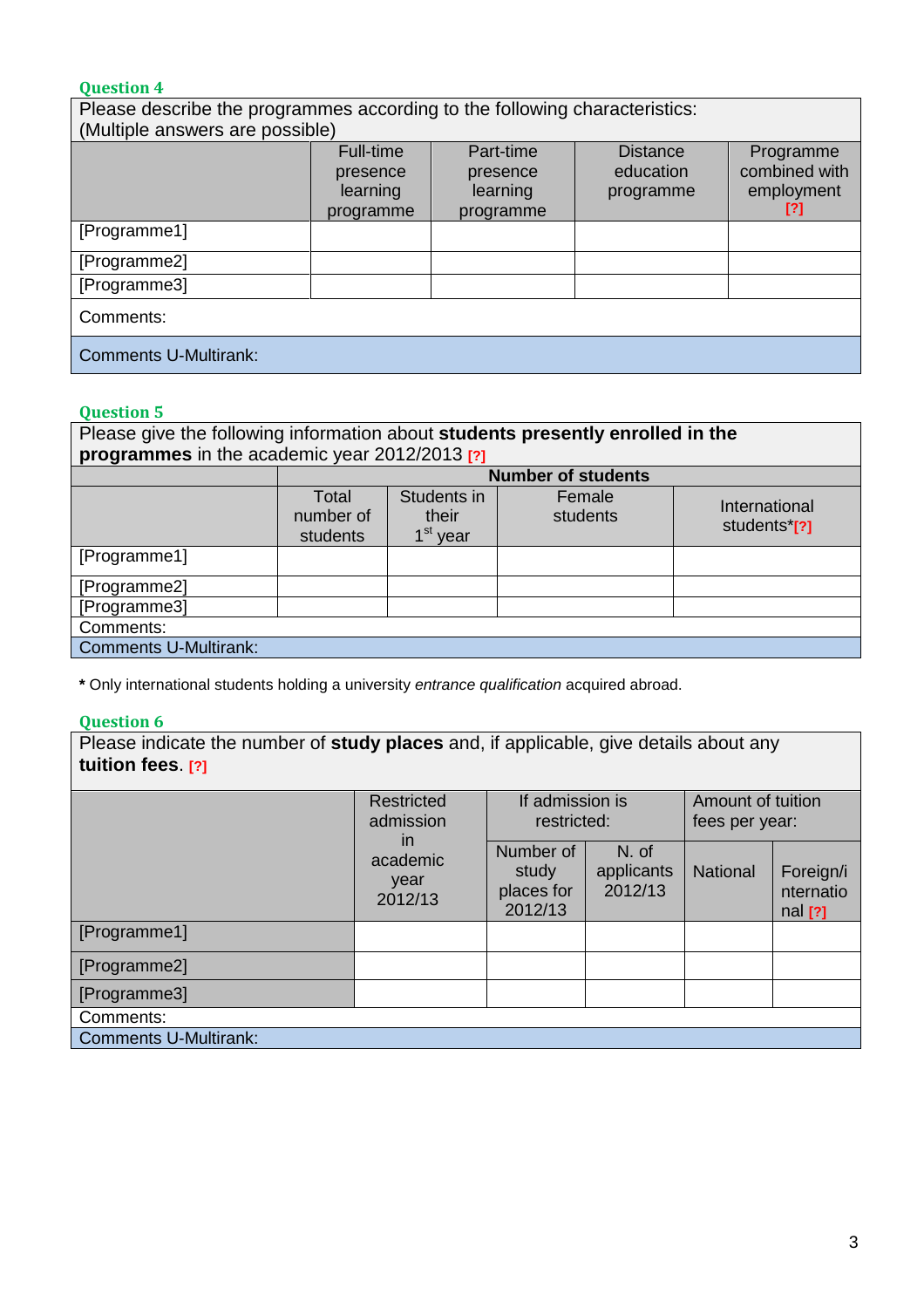| Please give details of periods of work experience [?] integrated in the programmes. |                                              |         |                                                  |               |                                                           |                                   |
|-------------------------------------------------------------------------------------|----------------------------------------------|---------|--------------------------------------------------|---------------|-----------------------------------------------------------|-----------------------------------|
|                                                                                     | Periods of work<br>experience during<br>term |         | Periods of work<br>experience during<br>vacation |               | Specific, practice-<br>oriented lectures<br>and tutorials | No elements of<br>work experience |
|                                                                                     | Duration                                     | Mandato | <b>Duration</b>                                  | <b>Mandat</b> | Existing?                                                 |                                   |
|                                                                                     | in weeks                                     | ry?     | in weeks                                         | ory?          |                                                           |                                   |
| [Programme1]                                                                        |                                              |         |                                                  |               |                                                           |                                   |
| [Programme2]                                                                        |                                              |         |                                                  |               |                                                           |                                   |
| [Programme3]                                                                        |                                              |         |                                                  |               |                                                           |                                   |
| Comments:                                                                           |                                              |         |                                                  |               |                                                           |                                   |
| <b>Comments U-Multirank:</b>                                                        |                                              |         |                                                  |               |                                                           |                                   |

## **Question 8**

| Please indicate if there are joint study programmes [?] with foreign partner institutions |                                                   |  |  |  |  |
|-------------------------------------------------------------------------------------------|---------------------------------------------------|--|--|--|--|
|                                                                                           | Joint/double degree programme with (name of HEIs) |  |  |  |  |
|                                                                                           | No joint/double degree<br>Partner(s)<br>programme |  |  |  |  |
| [Programme1]                                                                              |                                                   |  |  |  |  |
| [Programme2]                                                                              |                                                   |  |  |  |  |
| [Programme3]                                                                              |                                                   |  |  |  |  |
| Comments:                                                                                 |                                                   |  |  |  |  |
| <b>Comments U-Multirank:</b>                                                              |                                                   |  |  |  |  |

| Please describe the international orientation of the programmes with regard to the inclusion of<br>periods abroad (incl. Internships abroad) [?] |               |  |  |  |
|--------------------------------------------------------------------------------------------------------------------------------------------------|---------------|--|--|--|
|                                                                                                                                                  |               |  |  |  |
|                                                                                                                                                  | Period abroad |  |  |  |
|                                                                                                                                                  | Study period  |  |  |  |
|                                                                                                                                                  | abroad        |  |  |  |
|                                                                                                                                                  |               |  |  |  |
|                                                                                                                                                  |               |  |  |  |
| [Programme1]                                                                                                                                     |               |  |  |  |
| [Programme2]                                                                                                                                     |               |  |  |  |
| Comments:                                                                                                                                        |               |  |  |  |
| <b>Comments U-Multirank:</b>                                                                                                                     |               |  |  |  |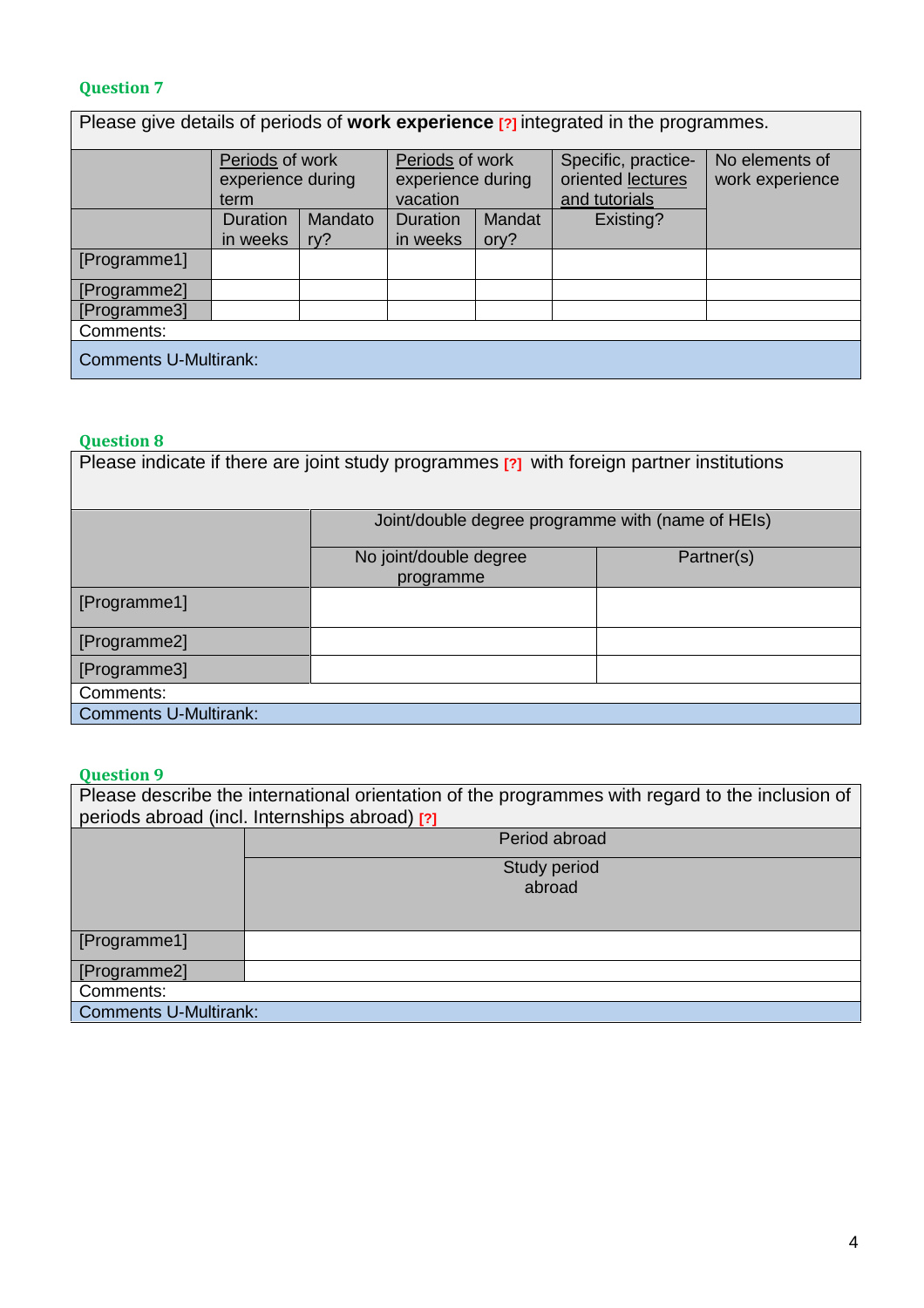For how many students in [field] in your department are places in foreign partner universities **abroad** available (academic year 2012/2013)? With which universities does your department have contracts about places (e.g. Erasmus programmes). **[?]**

|                              | Number of places: | HEI with exchange contracts |
|------------------------------|-------------------|-----------------------------|
| [Programme1]                 |                   |                             |
| [Programme2]                 |                   |                             |
| [Programme3]                 |                   |                             |
| Comments:                    |                   |                             |
| <b>Comments U-Multirank:</b> |                   |                             |

## **Question 11**

Please give the number of **exchange students** from foreign universities in the programmes and the names of up to **three HEIs** from which students most regularly come to your university.

|                              | Number of exchange students from abroad |  |
|------------------------------|-----------------------------------------|--|
|                              | Academic year 2012/13                   |  |
| [Programme1]                 |                                         |  |
| [Programme2]                 |                                         |  |
| [Programme3]                 |                                         |  |
| Comments:                    |                                         |  |
| <b>Comments U-Multirank:</b> |                                         |  |

#### **Question 12**

Please indicate if the study programme is a foreign language. If not please indicate the **share of courses held in a foreign language** by programme in percentage out of total credits for compulsory courses. (academic year 2012/2013).

|                              | Study programme is<br>entirely in a foreign<br>language | Percentage of credits for<br>courses in a foreign<br>language (only mandatory<br>courses) |
|------------------------------|---------------------------------------------------------|-------------------------------------------------------------------------------------------|
| [Programme1]                 |                                                         |                                                                                           |
| [Programme2]                 |                                                         |                                                                                           |
| [Programme3]                 |                                                         |                                                                                           |
| Comments:                    |                                                         |                                                                                           |
| <b>Comments U-Multirank:</b> |                                                         |                                                                                           |

## **Question 13**

| Special features of the study programmes: In 600 characters max. per study programme,           |                                                                                          |  |  |  |  |
|-------------------------------------------------------------------------------------------------|------------------------------------------------------------------------------------------|--|--|--|--|
| give the special characteristics of the study programmes (foci, areas of particularly intensive |                                                                                          |  |  |  |  |
|                                                                                                 | study, relevance to research, practical relevance, interdisciplinary orientation, etc.)? |  |  |  |  |
| [Programme1]                                                                                    |                                                                                          |  |  |  |  |
| [Programme2]                                                                                    |                                                                                          |  |  |  |  |
| [Programme3]                                                                                    |                                                                                          |  |  |  |  |
|                                                                                                 |                                                                                          |  |  |  |  |

Comments U-Multirank: feature\_prog\_rem\_che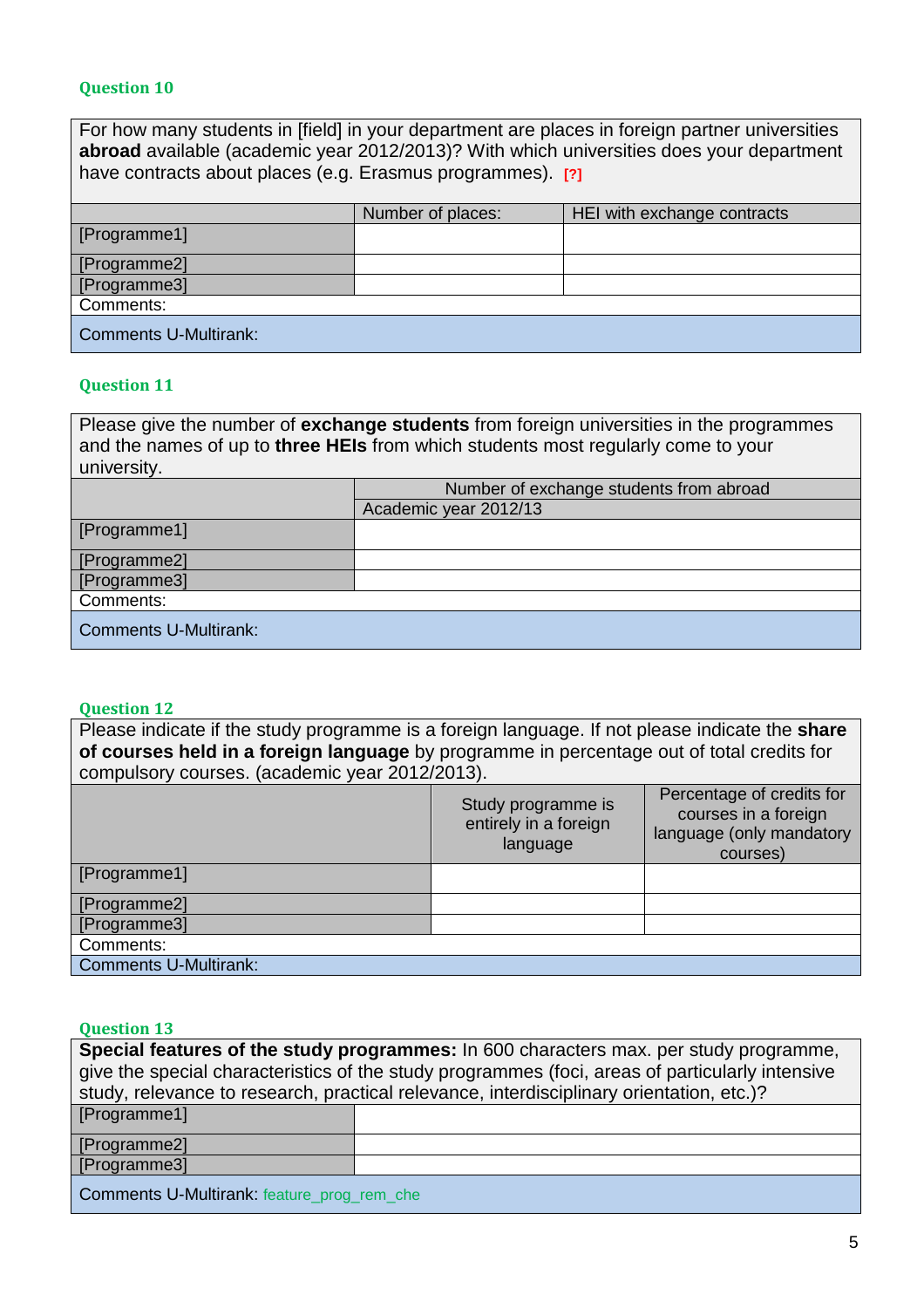Please indicate for each programme the **number of graduates**, if any, and the number of those graduating within the norm period of completion. No grad uates yet 2010/2011 Number of graduates 2011/2012 Number of graduates 2012/2013 Number of graduates Total Within norm Total Within norm Total Within norm

|                              | <b>Ulai</b> | <u>VVIUIIII LIULIII</u><br>period incl.<br>one year<br>later[?] | ι υιαι | <u>VVIUIIII IIUIIII</u><br>duration incl.<br>one year later | i vlai | <u>VVIUIIII IIUIIII</u><br>period incl. one<br>year later |
|------------------------------|-------------|-----------------------------------------------------------------|--------|-------------------------------------------------------------|--------|-----------------------------------------------------------|
| [Programme1]                 |             |                                                                 |        |                                                             |        |                                                           |
| [Progarmme2]                 |             |                                                                 |        |                                                             |        |                                                           |
| [Progarmme3]                 |             |                                                                 |        |                                                             |        |                                                           |
| Comments:                    |             |                                                                 |        |                                                             |        |                                                           |
| <b>Comments U-Multirank:</b> |             |                                                                 |        |                                                             |        |                                                           |

#### **Question 15**

Is there any information about labour market entrance of graduates available from national quantitative data/surveys? **[?]**

If yes, please give some details for the most recent data available.

|                              | % of graduates<br>employed with<br>graduate job 18<br>month after<br>graduation | If other period<br>please indicate<br>x month after<br>graduation | Thereof working in the region |
|------------------------------|---------------------------------------------------------------------------------|-------------------------------------------------------------------|-------------------------------|
| [Programme1]                 |                                                                                 |                                                                   |                               |
| [Programme2]                 |                                                                                 |                                                                   |                               |
| [Programme3]                 |                                                                                 |                                                                   |                               |
| Comments:                    |                                                                                 |                                                                   |                               |
| <b>Comments U-Multirank:</b> |                                                                                 |                                                                   |                               |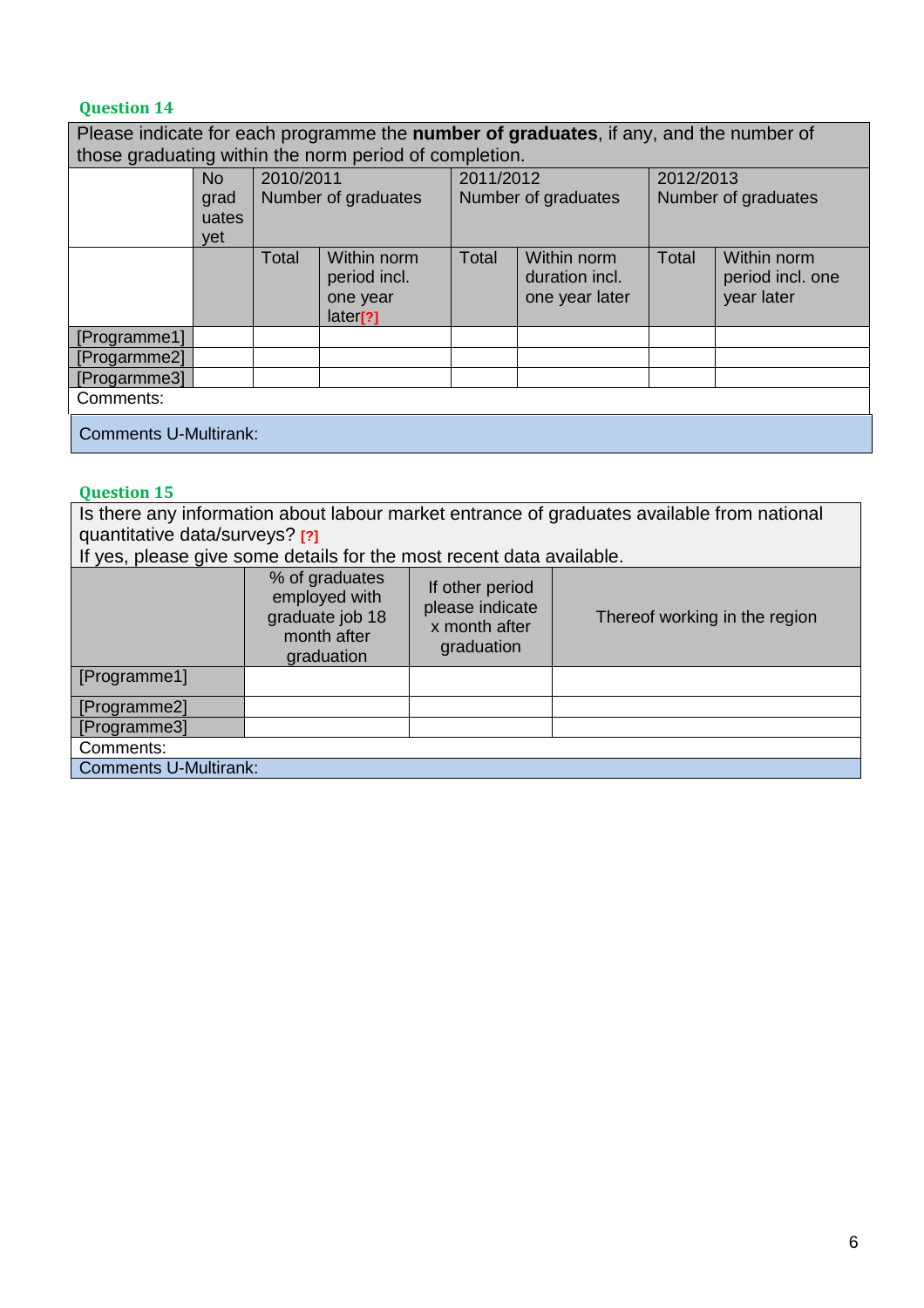## Part 2: Details about the faculty/department

## **Staff and PhD**

#### **Question 16** Please give the numbers of **academic staff in [field]** (professors and other academic staff; full-time equivalent) employed in your department for the years **2010 to 2012 [?] Staff** (filled posts) **Full-time equivalent academics in [field] 2010** December **2011** December **2012** December Professors\* Other Academic staff\*\* Therof only involved in teaching (no research) Therof only involved in research (no teaching) Comments: Comments U-Multirank:

\* according to national higher education legislation

\*\* without Ph.D./doctorate students, if not possible, please comment

## **Question 17**

| Please give the head count of staff in [field] in the academic year 2012/13. [?] |               |               |                               |                                                 |  |
|----------------------------------------------------------------------------------|---------------|---------------|-------------------------------|-------------------------------------------------|--|
|                                                                                  | <b>Number</b> | thereof:      |                               |                                                 |  |
|                                                                                  | (head count)  | <b>Female</b> | With a foreign<br>citizenship | <b>With</b><br>completed<br>doctorate<br>degree |  |
| <b>Professors</b>                                                                |               |               |                               |                                                 |  |
| Other academic<br>staff                                                          |               |               |                               |                                                 |  |
| Comments:                                                                        |               |               |                               |                                                 |  |
| <b>Comments U-Multirank:</b>                                                     |               |               |                               |                                                 |  |

#### **Question 18**

Please give the percentage of classes/courses delivered by an external "practitioner" from an outside HEI related to number of courses/classes in total (latest academic year).

|                                                                   | % of courses in total |
|-------------------------------------------------------------------|-----------------------|
| <b>Courses delivered by Practitioner from outside</b><br>HEI in % |                       |
| Comments:                                                         |                       |
| <b>Comments U-Multirank:</b>                                      |                       |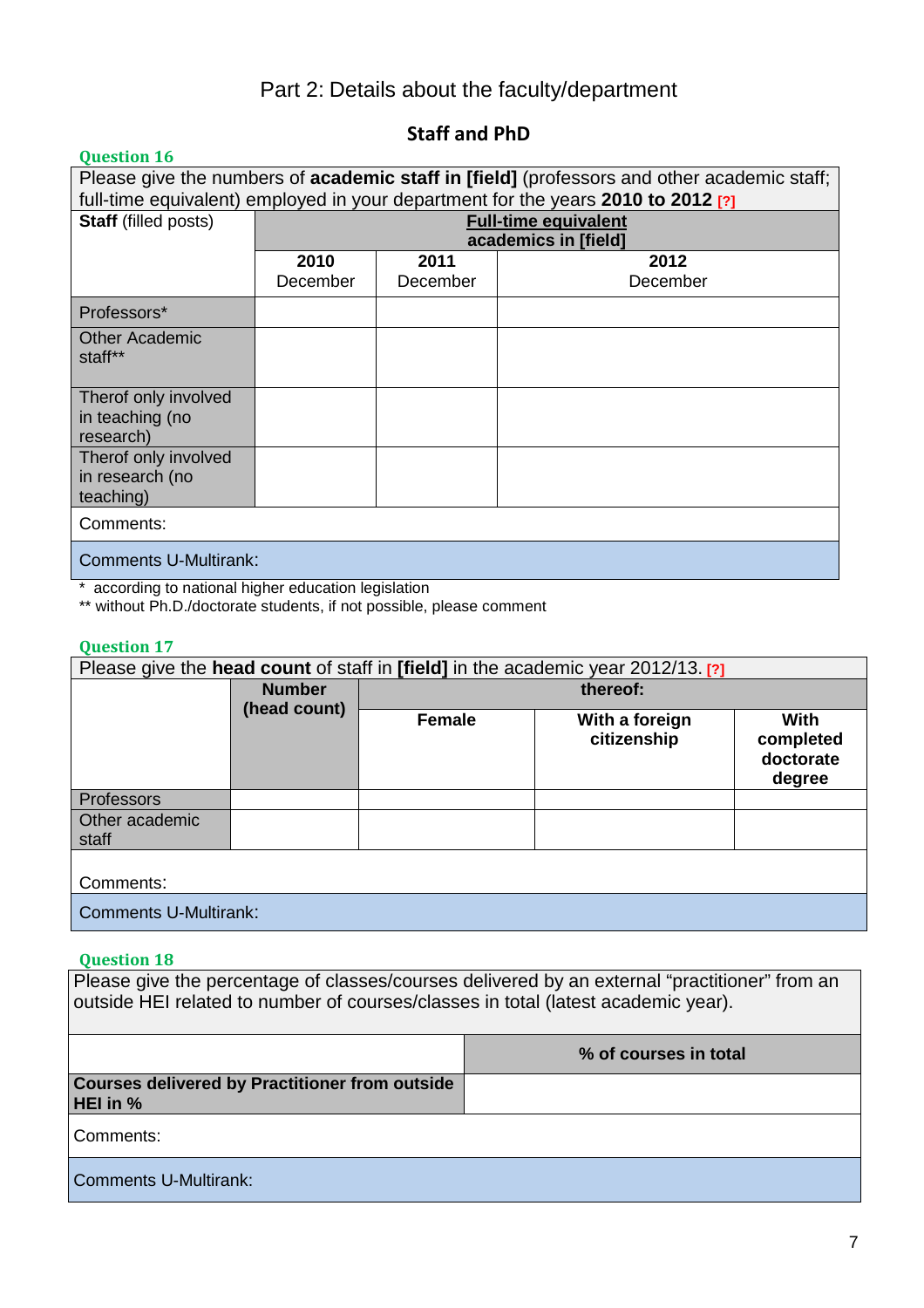| Please indicate the number of doctoral degrees completed in [field] in the period indicated |                                |  |  |  |  |
|---------------------------------------------------------------------------------------------|--------------------------------|--|--|--|--|
| with the main examiner coming from your department. [?]                                     |                                |  |  |  |  |
| 2010/11<br>2011/12<br>2012/13<br>Academic year*                                             |                                |  |  |  |  |
| <b>Number of</b>                                                                            | <b>Total number</b>            |  |  |  |  |
| completed                                                                                   | by women                       |  |  |  |  |
| doctoral degrees                                                                            | by international<br>students** |  |  |  |  |
| Comments:                                                                                   |                                |  |  |  |  |
| <b>Comments U-Multirank:</b>                                                                |                                |  |  |  |  |

\*If not available for academic years: alternatively for calendar years 2010, 2011 and 2012.

\*\* Definition: student who got the permission for starting a doctoral programme in a foreign country

## **Question 20**

## **Funding**

| Please indicate the total income of your department/unit in <b>[field]</b> in the period indicated. [?] |                               |  |  |  |  |  |
|---------------------------------------------------------------------------------------------------------|-------------------------------|--|--|--|--|--|
|                                                                                                         | 2011/12<br>2012/13<br>2010/11 |  |  |  |  |  |
| <b>Total income</b>                                                                                     |                               |  |  |  |  |  |
| thereof from private                                                                                    |                               |  |  |  |  |  |
| <b>sources</b>                                                                                          |                               |  |  |  |  |  |
| thereof from regional                                                                                   |                               |  |  |  |  |  |
| <b>sources</b>                                                                                          |                               |  |  |  |  |  |
| Comments:                                                                                               |                               |  |  |  |  |  |
| <b>Comments U-Multirank:</b>                                                                            |                               |  |  |  |  |  |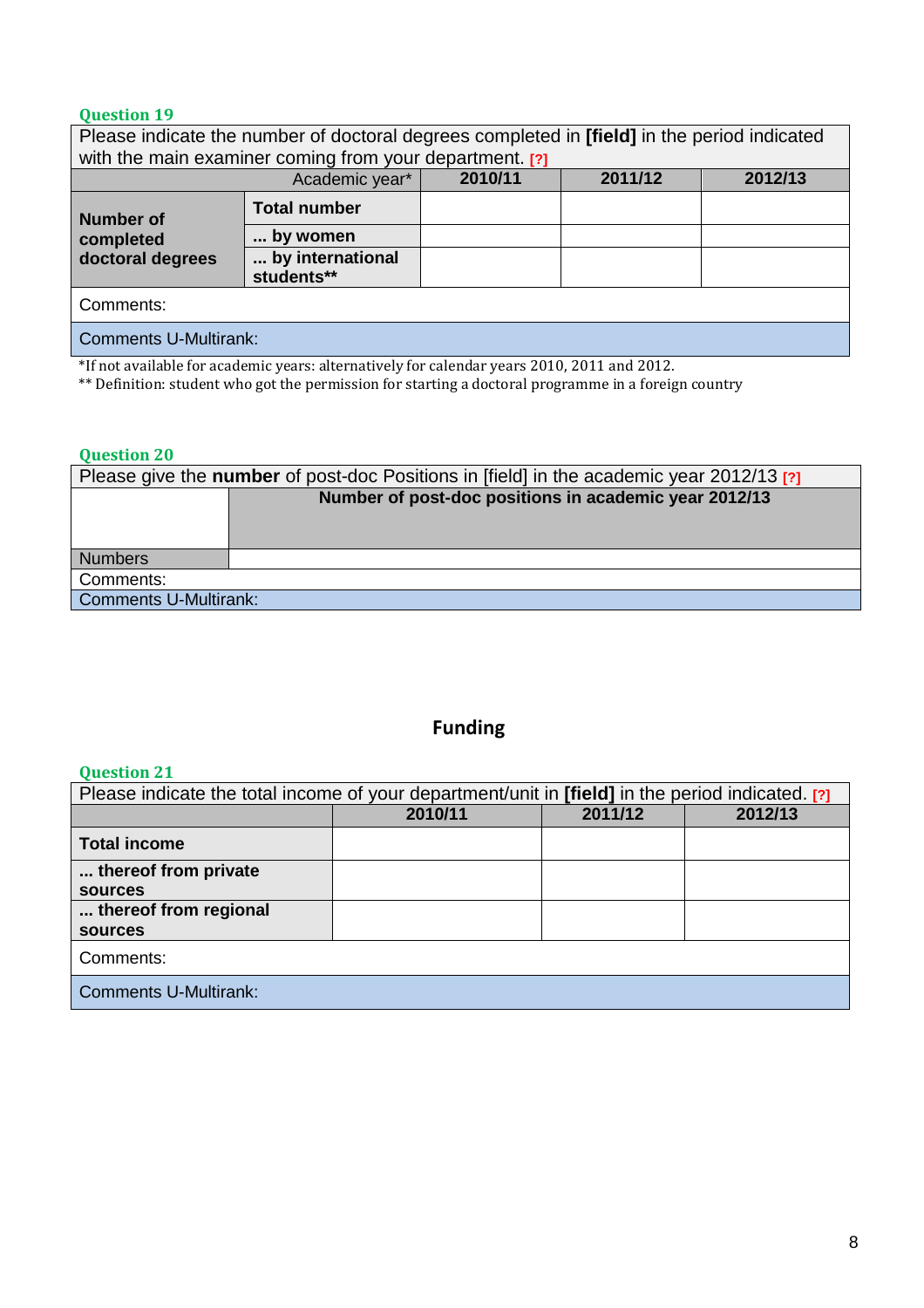| Please indicate the amount of external research funds [?] (research promotion and/or<br>contract research) spent by your department in [field] in the last three years (2010, 2011,<br>2012).                                                                                                                                                                                                                                 |      |      |      |  |  |
|-------------------------------------------------------------------------------------------------------------------------------------------------------------------------------------------------------------------------------------------------------------------------------------------------------------------------------------------------------------------------------------------------------------------------------|------|------|------|--|--|
| Please do NOT state the total amounts spent on the relevant research projects but ONLY the funds<br><b>SPENT</b> in the relevant year.<br>Example: For a project that started in 2009 and was completed in 2011 only the amounts spent from 2010 to 2011 are to be listed in the<br>following table.<br>For joint projects with other departments/other institutions please give only the amount spent by your<br>department! |      |      |      |  |  |
| N.B. Funding for basic equipment are to be excluded from your calculations.                                                                                                                                                                                                                                                                                                                                                   |      |      |      |  |  |
| Please choose the currency in which you'll give the information:                                                                                                                                                                                                                                                                                                                                                              |      |      |      |  |  |
| <b>Currency</b>                                                                                                                                                                                                                                                                                                                                                                                                               |      |      |      |  |  |
| Third party funds                                                                                                                                                                                                                                                                                                                                                                                                             | 2010 | 2011 | 2012 |  |  |
| From national research council /science foundations                                                                                                                                                                                                                                                                                                                                                                           |      |      |      |  |  |
| From national government authorities (national or federal)                                                                                                                                                                                                                                                                                                                                                                    |      |      |      |  |  |
| From industry/private business                                                                                                                                                                                                                                                                                                                                                                                                |      |      |      |  |  |
| From international/foreign institutions                                                                                                                                                                                                                                                                                                                                                                                       |      |      |      |  |  |
| From other sources (incl. non-profit organisations, incl.<br>foundations)                                                                                                                                                                                                                                                                                                                                                     |      |      |      |  |  |
| <b>Total</b>                                                                                                                                                                                                                                                                                                                                                                                                                  |      |      |      |  |  |
| Thereof third party funding of professorships                                                                                                                                                                                                                                                                                                                                                                                 |      |      |      |  |  |
| Thereof from regional/local sources                                                                                                                                                                                                                                                                                                                                                                                           |      |      |      |  |  |
| Comments:                                                                                                                                                                                                                                                                                                                                                                                                                     |      |      |      |  |  |
| <b>Comments U-Multirank:</b>                                                                                                                                                                                                                                                                                                                                                                                                  |      |      |      |  |  |
| Explanation: Third party funds are only those for which you have to apply requilarly, submitting fresh                                                                                                                                                                                                                                                                                                                        |      |      |      |  |  |

**Explanation:** Third party funds are only those for which you have to apply regularly, submitting fresh applications as part of an assessment process.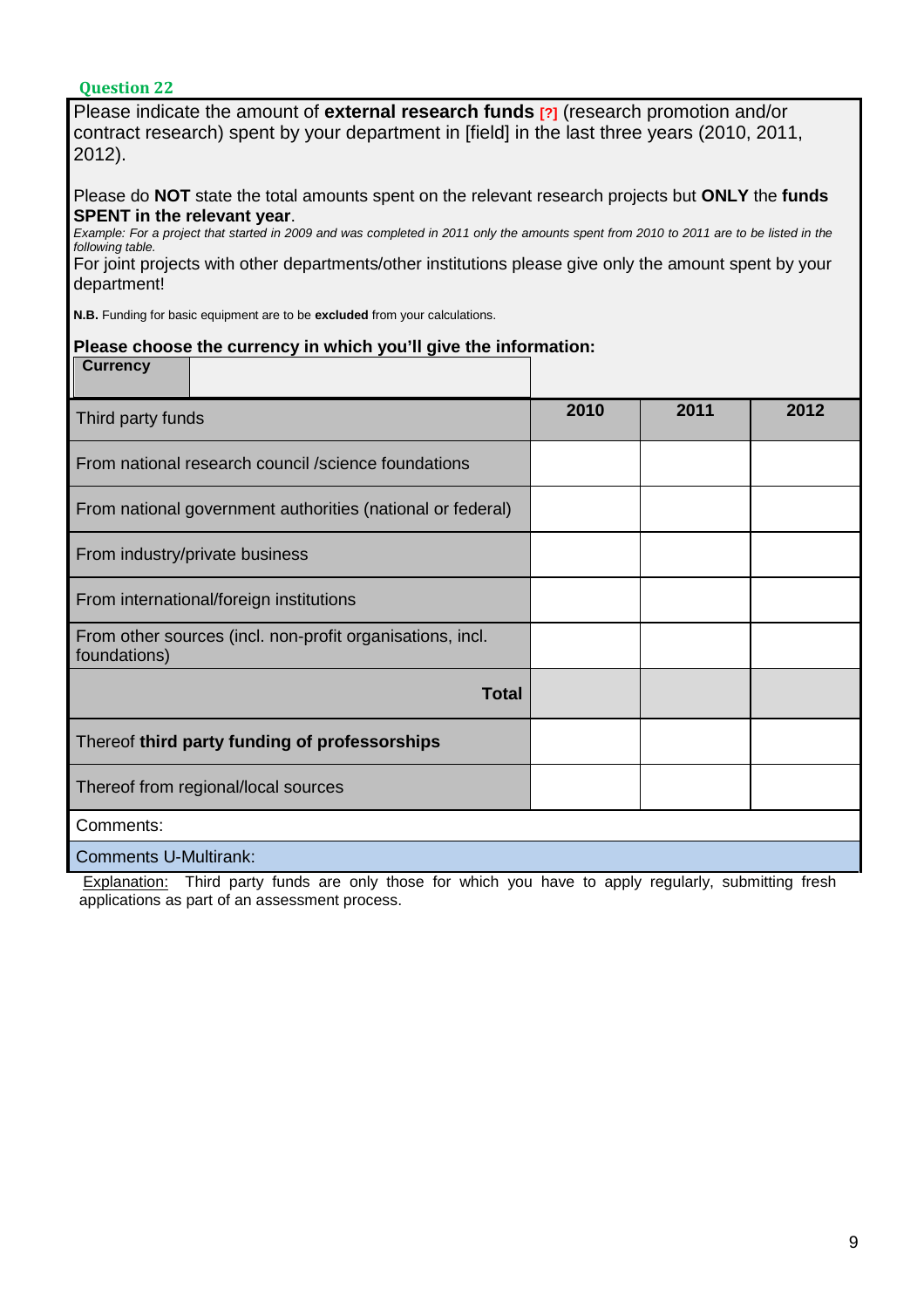Licensing income<sup>[2]</sup>: Please indicate the number of income raised from licenses in [field].

| Licenses                     | 2010 | 2011 | 2012 |  |  |
|------------------------------|------|------|------|--|--|
| License income (amount)      |      |      |      |  |  |
| Comments:                    |      |      |      |  |  |
| <b>Comments U-Multirank:</b> |      |      |      |  |  |

## **Students**

## **Question 24**

| Please give the <b>total</b> number of students enrolled in your department in [field] in academic<br>year 2012/13*. [?] |                                 |                                  |  |  |
|--------------------------------------------------------------------------------------------------------------------------|---------------------------------|----------------------------------|--|--|
|                                                                                                                          | Main subject /major<br>in field | Second/minor subject in<br>field |  |  |
| Total number of students in [field] at the<br>department                                                                 |                                 |                                  |  |  |
| <b>Number of female students</b>                                                                                         |                                 |                                  |  |  |
| Comments:                                                                                                                |                                 |                                  |  |  |
| <b>Comments U-Multirank:</b>                                                                                             |                                 |                                  |  |  |

\* Please indicate if year 2011/12 is not available

\*\*Students who got their entry qualification for higher education abroad

| Please indicate the percentage of students in [field] which made internships (minimum 4<br>weeks) in enterprises [?] within the past academic years |           |           |           |  |
|-----------------------------------------------------------------------------------------------------------------------------------------------------|-----------|-----------|-----------|--|
|                                                                                                                                                     | 2010/2011 | 2011/2012 | 2012/2013 |  |
| Student internships in total                                                                                                                        |           |           |           |  |
| <b>Thereof:</b> Student internships in local [?]<br>enterprises                                                                                     |           |           |           |  |
| Comments:                                                                                                                                           |           |           |           |  |
| <b>Comments U-Multirank:</b>                                                                                                                        |           |           |           |  |